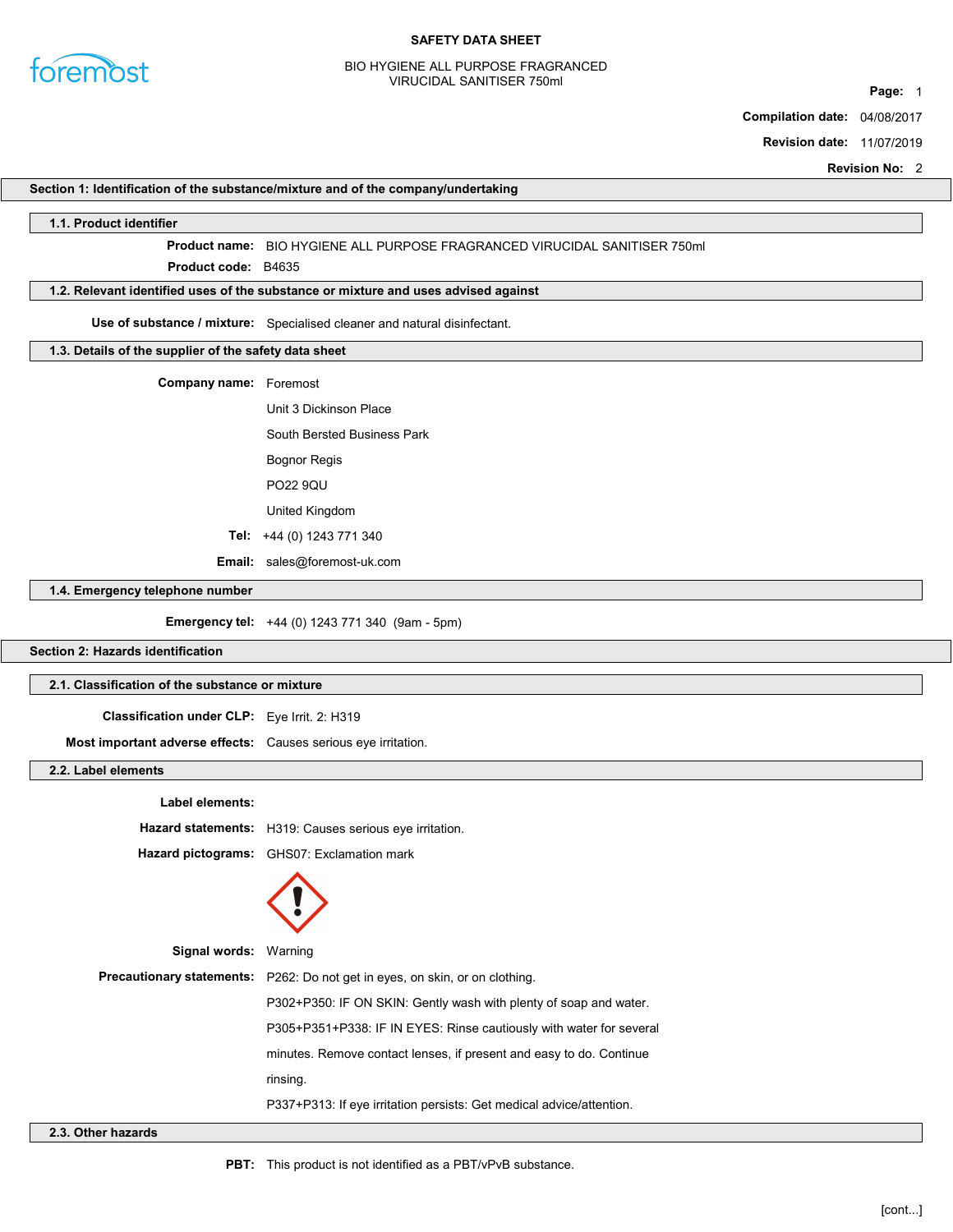### BIO HYGIENE ALL PURPOSE FRAGRANCED VIRUCIDAL SANITISER 750ml

# Section 3: Composition/information on ingredients

# 3.2. Mixtures

## Hazardous ingredients:

## LACTIC ACID

| <b>EINECS</b>     | CAS     | 'WEL<br>PBT | Classification<br>◡∟                          | Percent |
|-------------------|---------|-------------|-----------------------------------------------|---------|
| -196-2<br>$201 -$ | 79-33-4 |             | . 1: H318<br>Skin Irrit. 2: H315; Eye Dam. 1: | -5%     |

## Section 4: First aid measures

| 4.1. Description of first aid measures                                          |                                                                                                    |  |
|---------------------------------------------------------------------------------|----------------------------------------------------------------------------------------------------|--|
|                                                                                 | Skin contact: Wash immediately with plenty of soap and water.                                      |  |
|                                                                                 | Eye contact: Immediately flush eyes with water for at least 15 minutes and seek medical            |  |
|                                                                                 | attention if irritation develops.                                                                  |  |
|                                                                                 | Ingestion: Rinse mouth and throat with water and give sips of water to drink. If                   |  |
|                                                                                 | symptoms persist, get medical attention.                                                           |  |
|                                                                                 | Inhalation: Remove victim to fresh air.                                                            |  |
| 4.2. Most important symptoms and effects, both acute and delayed                |                                                                                                    |  |
|                                                                                 | <b>Skin contact:</b> There may be irritation and redness at the site of contact.                   |  |
|                                                                                 | Eye contact: There may be irritation and redness. There may be pain and redness. The               |  |
|                                                                                 | eyes may water profusely.                                                                          |  |
|                                                                                 | Ingestion: There may be soreness and redness of the mouth and throat.                              |  |
|                                                                                 | <b>Inhalation:</b> There may be irritation of the throat with a feeling of tightness in the chest. |  |
|                                                                                 | Delayed / immediate effects: Immediate effects can be expected after short-term exposure.          |  |
| 4.3. Indication of any immediate medical attention and special treatment needed |                                                                                                    |  |
|                                                                                 | Immediate / special treatment: Eye bathing equipment should be available on the premises.          |  |
| Section 5: Fire-fighting measures                                               |                                                                                                    |  |
| 5.1. Extinguishing media                                                        |                                                                                                    |  |
|                                                                                 | Extinguishing media: Suitable extinguishing media for the surrounding fire should be used. Use     |  |
|                                                                                 | water spray to cool containers.                                                                    |  |
|                                                                                 |                                                                                                    |  |
| 5.2. Special hazards arising from the substance or mixture                      |                                                                                                    |  |
| Exposure hazards: Not applicable.                                               |                                                                                                    |  |
| 5.3. Advice for fire-fighters                                                   |                                                                                                    |  |
|                                                                                 | Advice for fire-fighters: Wear self-contained breathing apparatus. Wear protective clothing to     |  |
|                                                                                 | prevent contact with skin and eyes.                                                                |  |
| Section 6: Accidental release measures                                          |                                                                                                    |  |

## 6.1. Personal precautions, protective equipment and emergency procedures

Personal precautions: Refer to section 8 of SDS for personal protection details.

Page: 2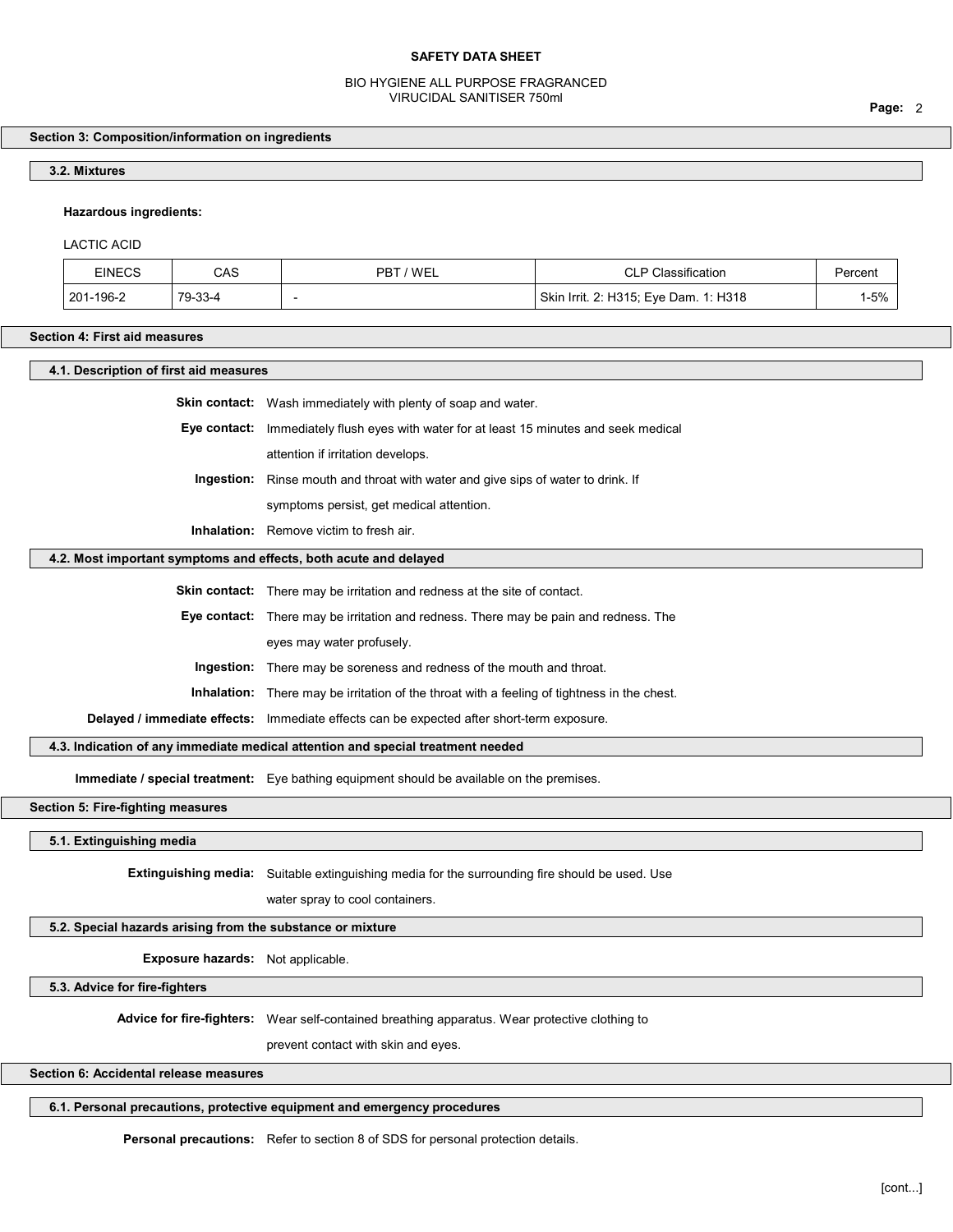#### BIO HYGIENE ALL PURPOSE FRAGRANCED VIRUCIDAL SANITISER 750ml

## 6.2. Environmental precautions

Environmental precautions: No special environmental concerns.

### 6.3. Methods and material for containment and cleaning up

Clean-up procedures: Wash the spillage site with large amounts of water.

### 6.4. Reference to other sections

Reference to other sections: Refer to section 8 of SDS.

### Section 7: Handling and storage

7.1. Precautions for safe handling

Handling requirements: Not applicable.

## 7.2. Conditions for safe storage, including any incompatibilities

Storage conditions: Store in a cool, well ventilated area. Keep container tightly closed.

7.3. Specific end use(s)

Specific end use(s): No data available.

#### Section 8: Exposure controls/personal protection

8.1. Control parameters

Workplace exposure limits: No data available.

## DNEL/PNEC Values

DNEL / PNEC No data available.

### 8.2. Exposure controls

| <b>Engineering measures:</b> Not applicable. |                                                                                  |
|----------------------------------------------|----------------------------------------------------------------------------------|
|                                              | <b>Respiratory protection:</b> Respiratory protection not required.              |
|                                              | <b>Hand protection:</b> Wear gloves if prolonged contact with product is likely. |
|                                              | <b>Eye protection:</b> Avoid contact with the eyes. Spray away from the face.    |
| <b>Skin protection:</b> Not applicable.      |                                                                                  |

### Section 9: Physical and chemical properties

### 9.1. Information on basic physical and chemical properties

| <b>State: Liquid</b>                                    |                                          |                                                 |                                  |
|---------------------------------------------------------|------------------------------------------|-------------------------------------------------|----------------------------------|
|                                                         | <b>Colour: Colourless</b>                |                                                 |                                  |
|                                                         | <b>Odour:</b> Pleasant                   |                                                 |                                  |
| <b>Evaporation rate:</b> No data available.             |                                          |                                                 |                                  |
|                                                         | <b>Oxidising:</b> No data available.     |                                                 |                                  |
| <b>Solubility in water:</b> Soluble                     |                                          |                                                 |                                  |
|                                                         | Viscosity: No data available.            |                                                 |                                  |
| Boiling point/range°C: >100                             |                                          | Melting point/range $°C: >0$                    |                                  |
| <b>Flammability limits %: lower:</b> No data available. |                                          |                                                 | <b>upper:</b> No data available. |
|                                                         | <b>Flash point C:</b> No data available. | Part.coeff. n-octanol/water: No data available. |                                  |
| Autoflammability <sup>°</sup> C: No data available.     |                                          |                                                 |                                  |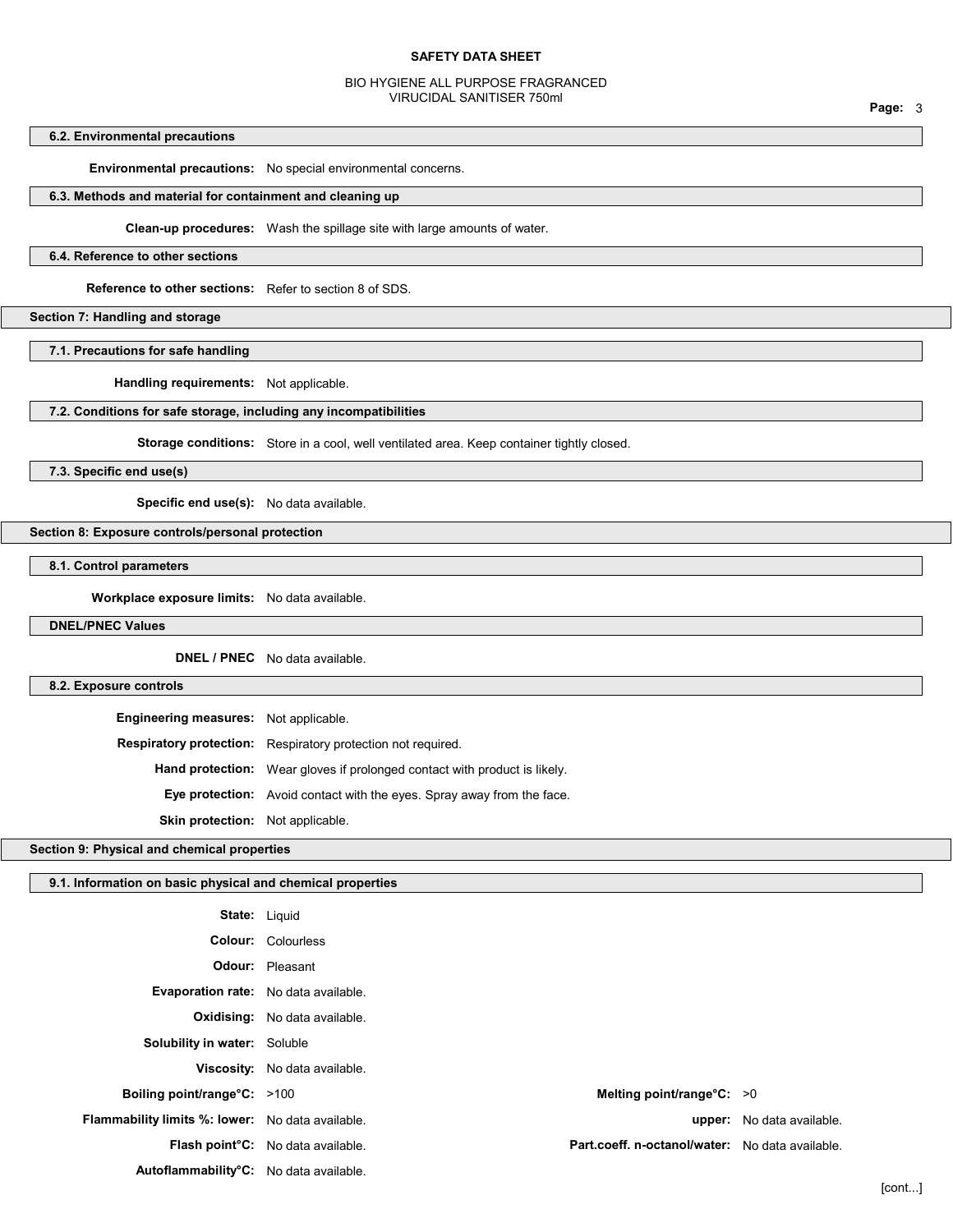### BIO HYGIENE ALL PURPOSE FRAGRANCED VIRUCIDAL SANITISER 750ml

Page: 4

Vapour pressure: No data available.

Relative density:  $1.01$  g/cm3 pH: 2-3

9.2. Other information

Other information: No data available.

VOC g/l: No data available.

Section 10: Stability and reactivity

10.1. Reactivity

Reactivity: Stable under recommended transport or storage conditions.

10.2. Chemical stability

Chemical stability: Stable under normal conditions.

10.3. Possibility of hazardous reactions

Hazardous reactions: Hazardous reactions will not occur under normal transport or storage

conditions. Decomposition may occur on exposure to conditions or materials

listed below.

10.4. Conditions to avoid

Conditions to avoid: Heat.

10.5. Incompatible materials

Materials to avoid: Strong oxidising agents.

10.6. Hazardous decomposition products

Haz. decomp. products: No data available.

Section 11: Toxicological information

11.1. Information on toxicological effects

#### Relevant hazards for product:

| Hazarc                                                  | Route                | <b>Basis</b>                 |
|---------------------------------------------------------|----------------------|------------------------------|
| <b>Coriour</b><br>`age/irritation<br>AVA<br>.12r<br>. . | OPT<br>$\sim$ $\sim$ | calculated<br>ardoue.<br>Td. |

#### Symptoms / routes of exposure

Skin contact: There may be irritation and redness at the site of contact.

Eye contact: There may be irritation and redness. There may be pain and redness. The

eyes may water profusely.

Ingestion: There may be soreness and redness of the mouth and throat.

Inhalation: There may be irritation of the throat with a feeling of tightness in the chest.

Delayed / immediate effects: Immediate effects can be expected after short-term exposure.

Section 12: Ecological information

12.1. Toxicity

Ecotoxicity values: No data available.